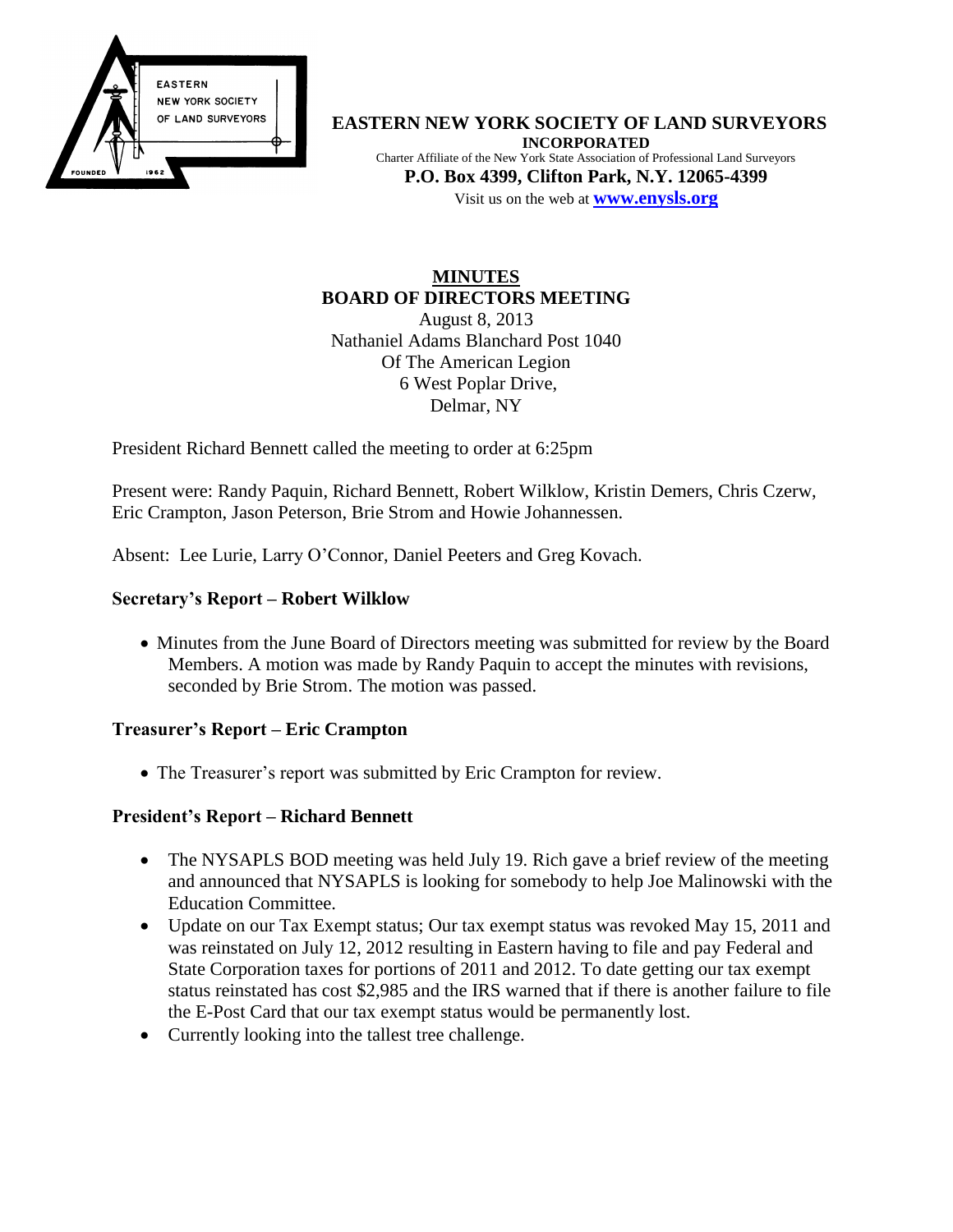# **Executive Vice President's Report – Kristin Demers**

• No report

# **Vice President's Report – Randy Paquin**

• No report.

# **STANDING COMMITTEES:**

Constitution & By-laws: Larry O'Connor, Bill Schraa, Randy Paquin:

 Working on language to have membership vote on changing the fiscal year during the November annual elections and to change the budget due date to November as well as reducing the number of meetings per year.

Continuing Education: Jody Lounsbury, Chuck Lent, Eric Crampton: nothing to report

Ethics: Jim Vianna, Larry O'Connor, Jeff Ostertag, Kevin Rounds:

 Review of complaints about a survey quote issue found no malicious intent possibly just bad judgment.

Finance: Carl Rigdon, Bill Darling, Chris Czerw: nothing to report

Legislative: Larry O'Connor:

Program: Randy Paquin, Charles Hartnett, Gary Michell:

• The September general membership meeting will be a webinar sponsored by NYSAPLS about prevailing wage labor rates at a location to be determined.

Public Relations: Jody Lounsbury, Eric Crampton, Brie Strom: nothing to report

Scholastic Development: Kristin Demers, Everett Quakenbush, Randy Paquin:

• Kristin made a motion to increase the scholarships to a total of \$3,500, seconded by Randy Paquin. The motion was carried.

Business Practice & Technical Information: Chris Czerw, Michael Koterba: nothing to report

Membership: Robert Wilklow, Steve Dickson: nothing to report.